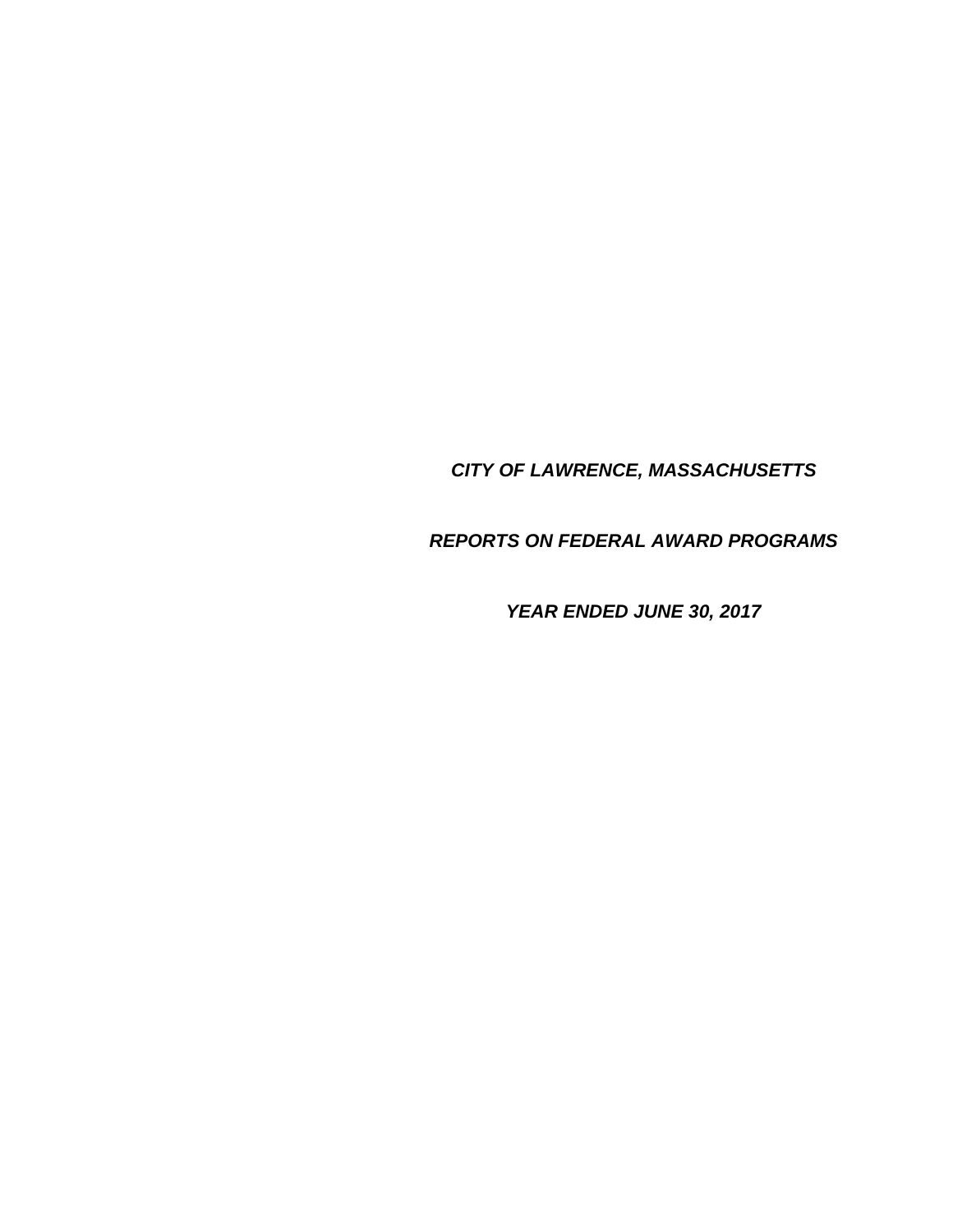# **CITY OF LAWRENCE, MASSACHUSETTS**

# **REPORTS ON FEDERAL AWARD PROGRAMS**

# **YEAR ENDED JUNE 30, 2017**

## **TABLE OF CONTENTS**

#### *PAGE AND RESERVE AT A PAGE AND RESERVE AT A PAGE AND RESERVE AT A PAGE AND RESERVE AT A PAGE AND RESERVE*

| Report on internal control over financial reporting and on compliance and other matters based<br>on an audit of financial statements performed in accordance with Government Auditing Standards1   |  |
|----------------------------------------------------------------------------------------------------------------------------------------------------------------------------------------------------|--|
| Report on compliance for each major federal program; report on internal control over compliance; and<br>report on the schedule of expenditures of federal awards required by the Uniform Guidance3 |  |
|                                                                                                                                                                                                    |  |
|                                                                                                                                                                                                    |  |
|                                                                                                                                                                                                    |  |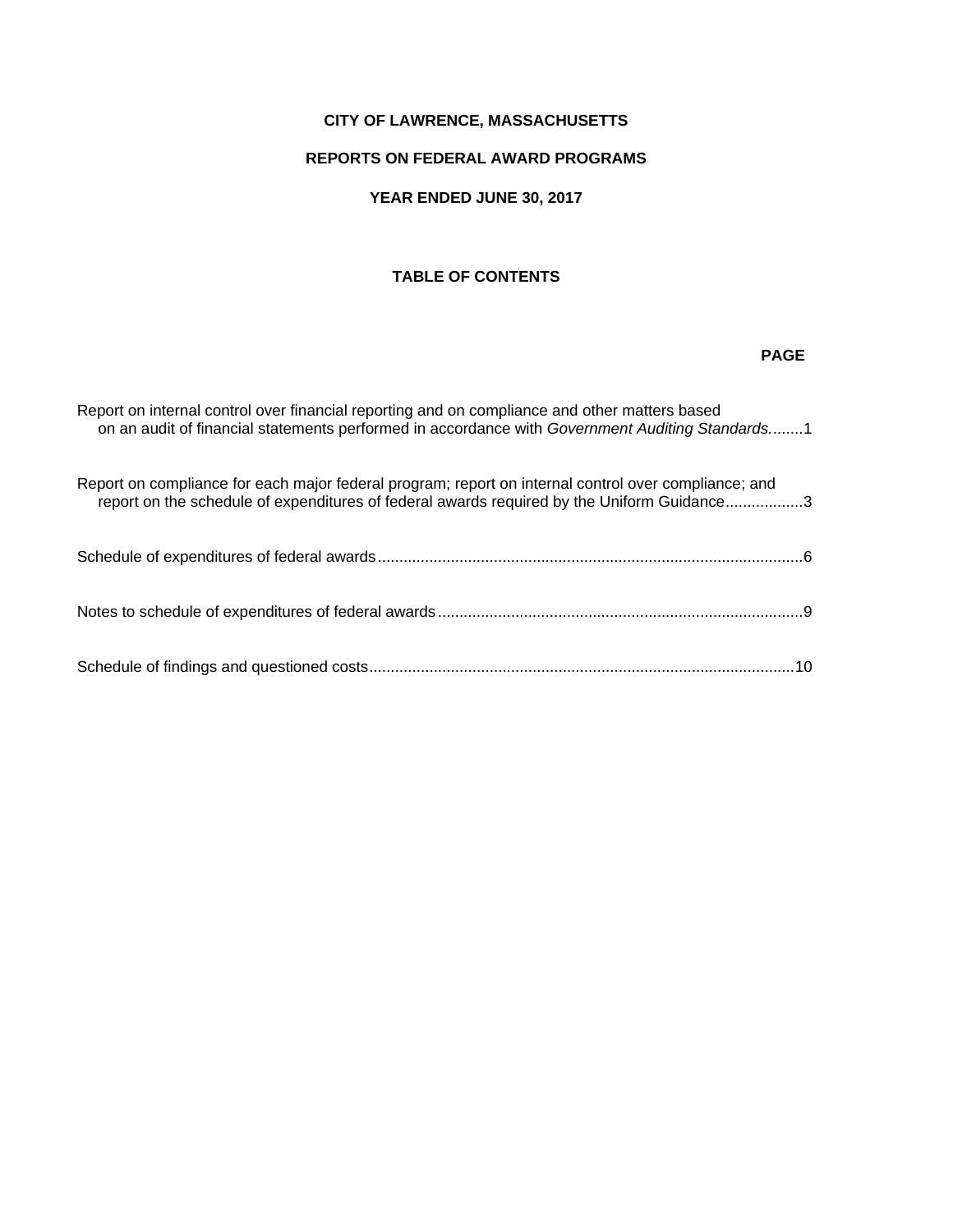# Powers & Sullivan, LLC

Certified Public Accountants



**REPORT ON INTERNAL CONTROL OVER FINANCIAL REPORTING AND ON COMPLIANCE AND OTHER MATTERS BASED ON AN AUDIT OF FINANCIAL STATEMENTS PERFORMED IN ACCORDANCE WITH**  *GOVERNMENT AUDITING STANDARDS* 

### **Independent Auditor's Report**

**Report on internal control over financial reporting and on compliance and other matters based on an audit of financial statements performed in accordance with** *Government Auditing Standards.* Wakefield, MA 01880 T. 781-914-1700 F. 781-914-1701 www.powersandsullivan.com

To the Honorable Mayor and City Council City of Lawrence, Massachusetts

We have audited, in accordance with the auditing standards generally accepted in the United States of America and the standards applicable to financial audits contained in *Government Auditing Standards* issued by the Comptroller General of the United States, the financial statements of the governmental activities, the businesstype activities, each major fund, and the aggregate remaining fund information of the City of Lawrence, Massachusetts, as of and for the year ended June 30, 2017 (except for the Lawrence Contributory Retirement System which is as of and for the year ended December 31, 2016), and the related notes to the financial statements, which collectively comprise the City of Lawrence, Massachusetts', basic financial statements, and have issued our report thereon dated January 8, 2018. Our report includes a reference to other auditors who audited the financial statements of City of Lawrence, Massachusetts, Contributory Retirement System*,* as described in our report on the City of Lawrence, Massachusetts' financial statements. This report does not include the results of the other auditors' testing of internal control over financial reporting or compliance and other matters that are reported on separately by those auditors.

# **Internal Control Over Financial Reporting**

In planning and performing our audit of the financial statements, we considered the City of Lawrence, Massachusetts' internal control over financial reporting (internal control) to determine the audit procedures that are appropriate in the circumstances for the purpose of expressing our opinions on the financial statements, but not for the purpose of expressing an opinion on the effectiveness of the City of Lawrence, Massachusetts' internal control over financial reporting. Accordingly, we do not express an opinion on the effectiveness of the City of Lawrence, Massachusetts' internal control.

A *deficiency in internal control* exists when the design or operation of a control does not allow management or employees, in the normal course of performing their assigned functions, to prevent or detect and correct misstatements on a timely basis. A *material weakness* is a deficiency, or combination of deficiencies, in internal control, such that there is a reasonable possibility that a material misstatement of the entity's financial statements will not be prevented, or detected and corrected on a timely basis. A *significant deficiency* is a deficiency, or a combination of deficiencies, in internal control that is less severe than a material weakness, yet important enough to merit attention by those charged with governance.

Our consideration of internal control was for the limited purpose described in the first paragraph of this section and was not designed to identify all deficiencies in internal control that might be material weaknesses or, significant deficiencies. Given these limitations, during our audit we did not identify any deficiencies in internal control that we consider to be material weaknesses. However, material weaknesses may exist that have not been identified.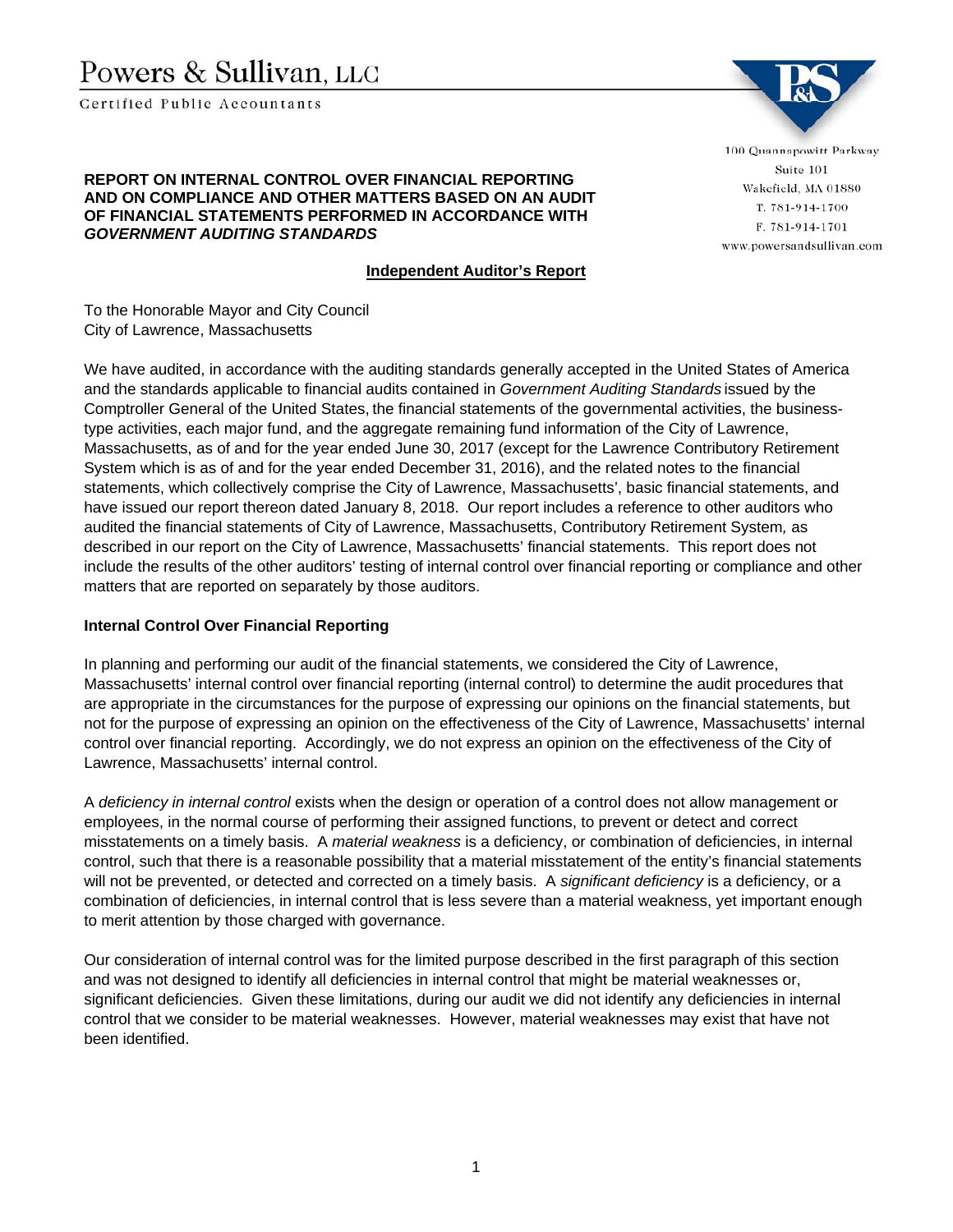# **Compliance and Other Matters**

As part of obtaining reasonable assurance about whether the City of Lawrence, Massachusetts' financial statements are free of material misstatement, we performed tests of its compliance with certain provisions of laws, regulations, contracts, and grant agreements, non compliance with which could have a direct and material effect on the determination of financial statement amounts. However, providing an opinion on compliance with those provisions was not an objective of our audit, and accordingly, we do not express such an opinion. The results of our tests disclosed no instances of noncompliance or other matters that are required to be reported under *Government Auditing Standards*.

# **Purpose of this Report**

The purpose of this report is solely to describe the scope of our testing of internal control and compliance and the results of that testing, and not to provide an opinion on the effectiveness of the entity's internal control or on compliance. This report is an integral part of an audit performed in accordance with *Government Auditing Standards* in considering the entity's internal control and compliance. Accordingly, this communication is not suitable for any other purpose.

Powers & Sulfing LLC

January 8, 2018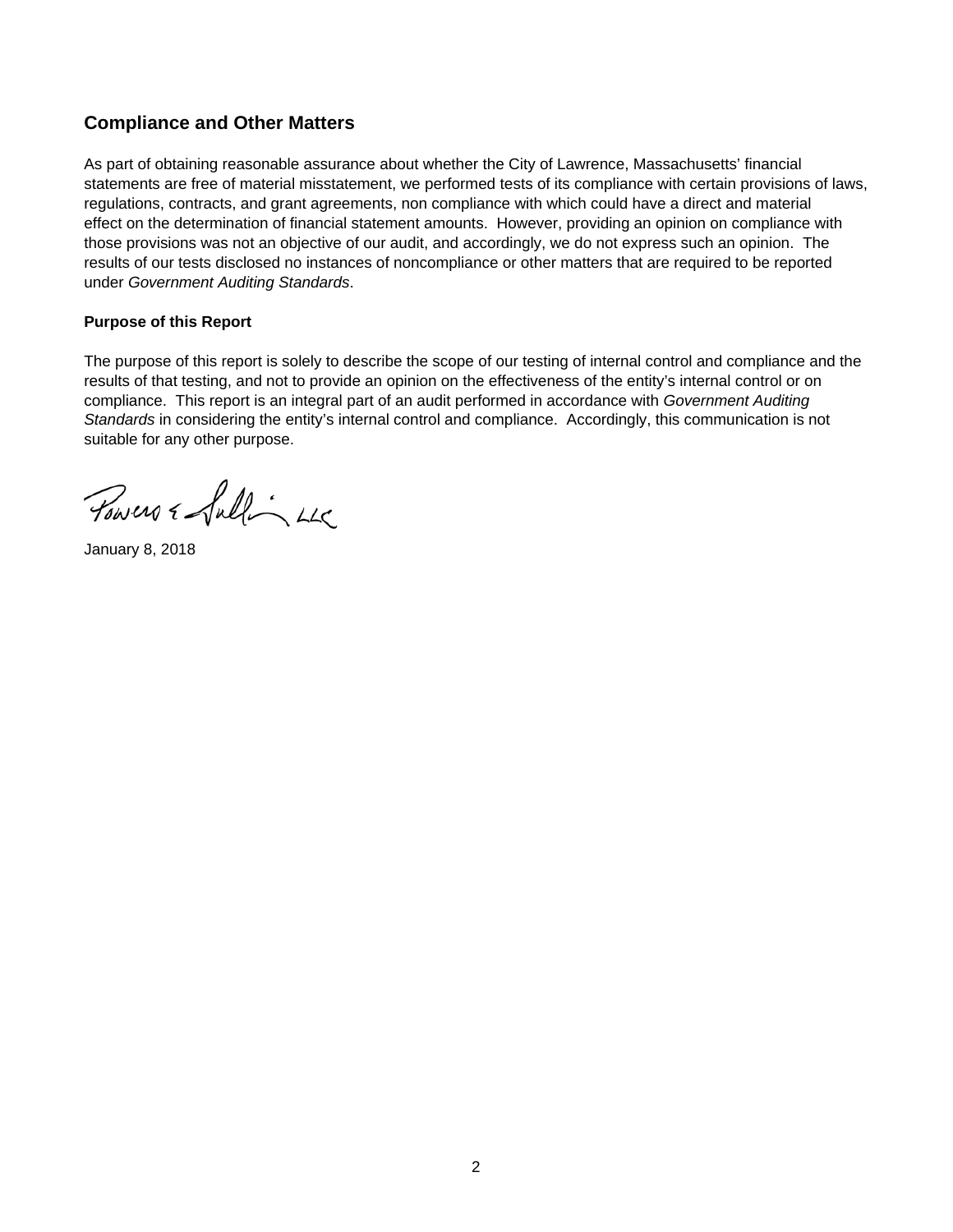# Powers & Sullivan, LLC

Certified Public Accountants

## **REPORT ON COMPLIANCE FOR EACH MAJOR FEDERAL PROGRAM; REPORT ON INTERNAL CONTROL OVER COMPLIANCE; AND REPORT ON THE SCHEDULE OF EXPENDITURES OF FEDERAL AWARDS REQUIRED BY THE UNIFORM GUIDANCE**

# **Independent Auditor's Report**

To the Honorable Mayor and City Council City of Lawrence, Massachusetts

# **Report on Compliance for Each Major Federal Program**

We have audited The City of Lawrence, Massachusetts' compliance with the types of compliance requirements described in *OMB Compliance Supplement* that could have a direct and material effect on each of the City of Lawrence, Massachusetts' major federal programs for the year ended June 30, 2017. The City of Lawrence, Massachusetts' major federal programs are identified in the summary of auditors' results section in the accompanying schedule of findings and questioned costs.

# **Management's Responsibility**

Management is responsible for compliance with the requirements of laws, regulations, contracts, and grants applicable to its federal programs.

# **Auditor's Responsibility**

Our responsibility is to express an opinion on compliance for each of the City of Lawrence, Massachusetts' major federal programs based on our audit of the types of compliance requirements referred to above. We conducted our audit of compliance in accordance with auditing standards generally accepted in the United States of America; the standards applicable to financial audits contained in *Government Auditing Standards,* issued by the Comptroller General of the United States; and the audit requirements of Title 2 U.S. *Code of Federal Regulations Part 200, Uniform Administrative Requirements, Cost Principles, and Audit Requirements for Federal Awards* (Uniform Guidance). Those standards and the Uniform Guidance require that we plan and perform the audit to obtain reasonable assurance about whether noncompliance with the types of compliance requirements referred to above that could have a direct and material effect on a major federal program occurred. An audit includes examining, on a test basis, evidence about the City of Lawrence, Massachusetts' compliance with those requirements and performing such other procedures as we considered necessary in the circumstances.

We believe that our audit provides a reasonable basis for our opinion on compliance for each major federal program. However, our audit does not provide a legal determination of the City of Lawrence, Massachusetts' compliance.



100 Quannapowitt Parkway Suite 101 Wakefield, MA 01880 T. 781-914-1700 F. 781-914-1701 www.powersandsullivan.com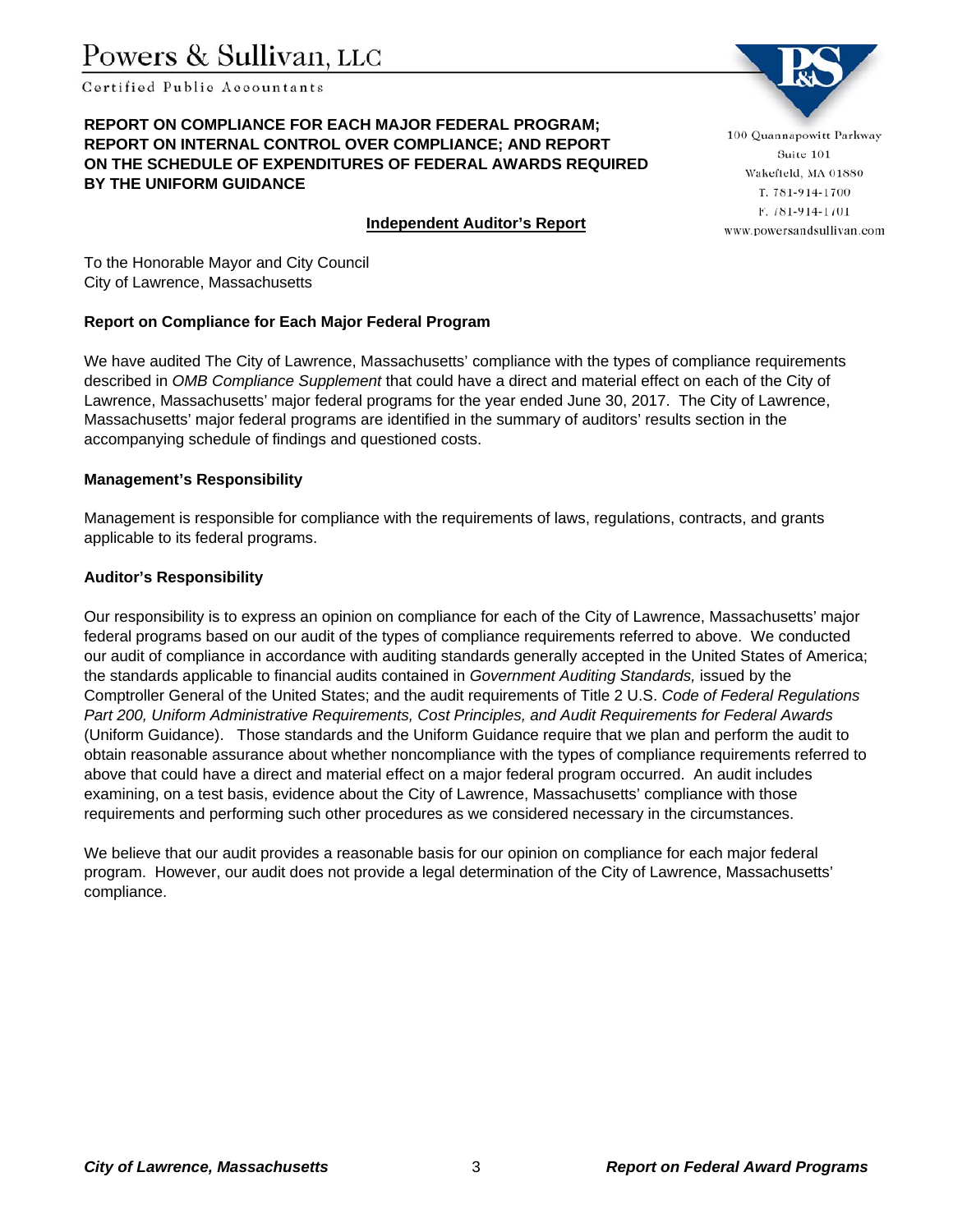# **Opinion on Each Major Federal Program**

In our opinion, the City of Lawrence, Massachusetts' complied, in all material respects, with the types of compliance requirements referred to above that could have a direct and material effect on each of its major federal programs for the year ended June 30, 2017.

### **Report on Internal Control Over Compliance**

Management of the City of Lawrence, Massachusetts' is responsible for establishing and maintaining effective internal control over compliance with the types of compliance requirements referred to above. In planning and performing our audit of compliance, we considered the City of Lawrence, Massachusetts' internal control over compliance with the types of requirements that could have a direct and material effect on each major federal program to determine the auditing procedures that are appropriate in the circumstances for the purpose of expressing an opinion on compliance for each major federal program and to test and report on internal control over compliance in accordance with Uniform Guidance, but not for the purpose of expressing an opinion on the effectiveness of internal control over compliance. Accordingly, we do not express an opinion on the effectiveness of the City of Lawrence, Massachusetts' internal control over compliance.

A *deficiency in internal control over compliance* exists when the design or operation of a control over compliance does not allow management or employees, in the normal course of performing their assigned functions, to prevent, or detect and correct, noncompliance with a type of compliance requirement of a federal program on a timely basis. A *material weakness in internal control over compliance* is a deficiency, or combination of deficiencies, in internal control over compliance, such that there is a reasonable possibility that material noncompliance with a type of compliance requirement of a federal program will not be prevented, or detected and corrected, on a timely basis. A *significant deficiency in internal control over compliance* is a deficiency, or a combination of deficiencies, in internal control over compliance with a type of compliance requirement of a federal program that is less severe than a material weakness in internal control over compliance, yet important enough to merit attention by those charged with governance.

Our consideration of internal control over compliance was for the limited purpose described in the first paragraph of this section and was not designed to identify all deficiencies in internal control over compliance that might be material weaknesses or significant deficiencies. We did not identify any deficiencies in internal control over compliance that we consider to be material weaknesses. However, material weaknesses may exist that have not been identified.

The purpose of this report on internal control over compliance is solely to describe the scope of our testing of internal control over compliance and the results of that testing based on the requirements of Uniform Guidance. Accordingly, this report is not suitable for any other purpose.

#### **Report on Schedule of Expenditures of Federal Awards Required by the Uniform Guidance**

We have audited the financial statements of the governmental activities, the business-type activities, each major fund, and the aggregate remaining fund information of the City of Lawrence, Massachusetts, as of and for the year ended June 30, 2017 (except for the Lawrence Contributory Retirement System which is as of the year ended December 31, 2016), and the related notes to the financial statements, which collectively comprise the City of Lawrence, Massachusetts' basic financial statements as a whole. We issued our report thereon dated January 8, 2018, which contained unmodified opinions on those financial statements. Our audit was conducted for the purpose of forming opinions on the financial statements. The accompanying schedule of expenditures of federal awards is presented for purposes of additional analysis as required by the Uniform Guidance and is not a required part of the financial statements. Such information is the responsibility of management and was derived from and relates directly to the underlying accounting and other records used to prepare the financial statements. The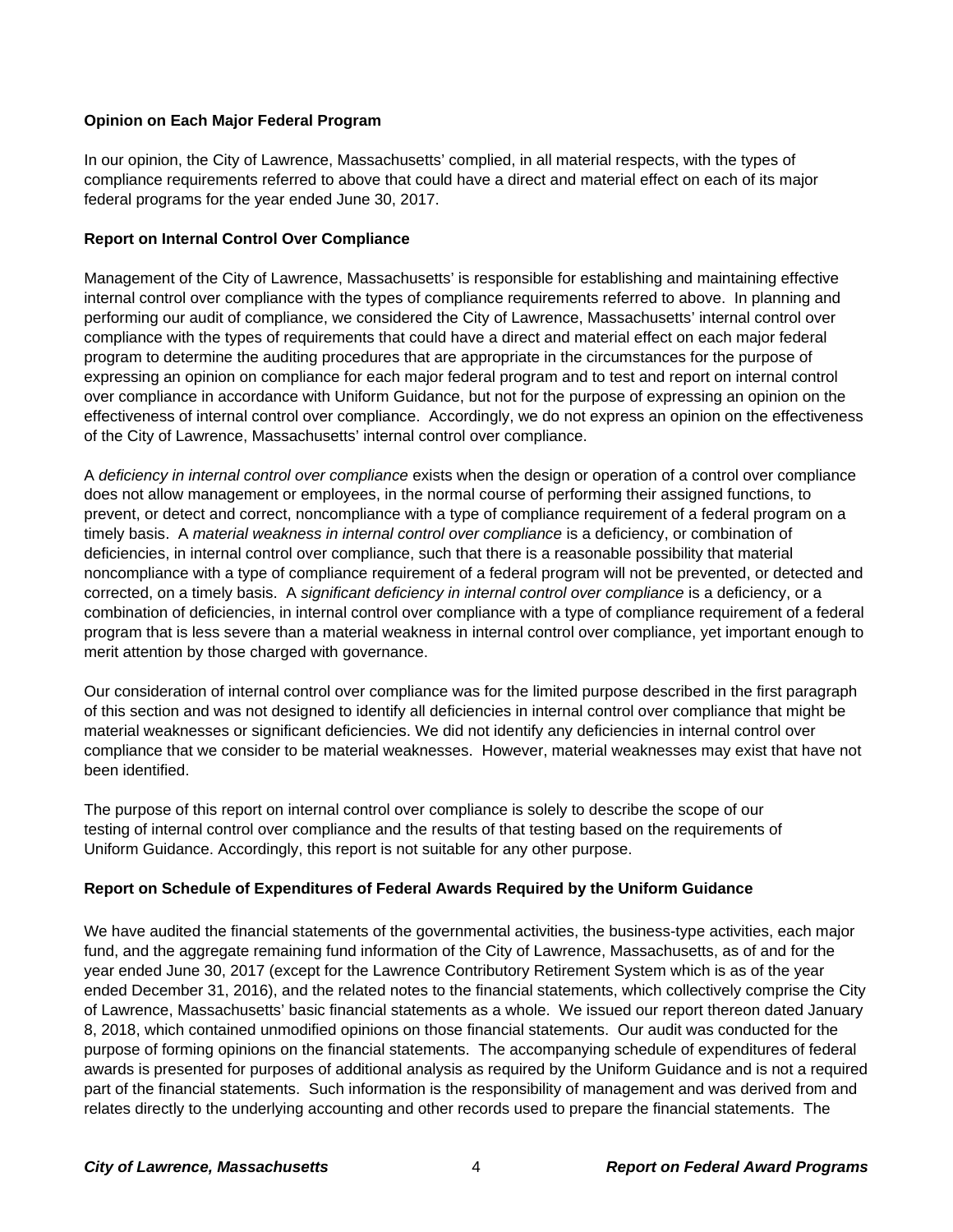information has been subjected to the auditing procedures applied in the audit of the financial statements and certain additional procedures, including comparing and reconciling such information directly to the underlying accounting and other records used to prepare the basic financial statements or to the basic financial statements themselves, and other additional procedures in accordance with auditing standards generally accepted in the United States of America. In our opinion, the schedule of expenditure of federal awards is fairly stated in all material respects in relation to the basic financial statements as a whole**.**

Powers & Sulling LLC

January 8, 2018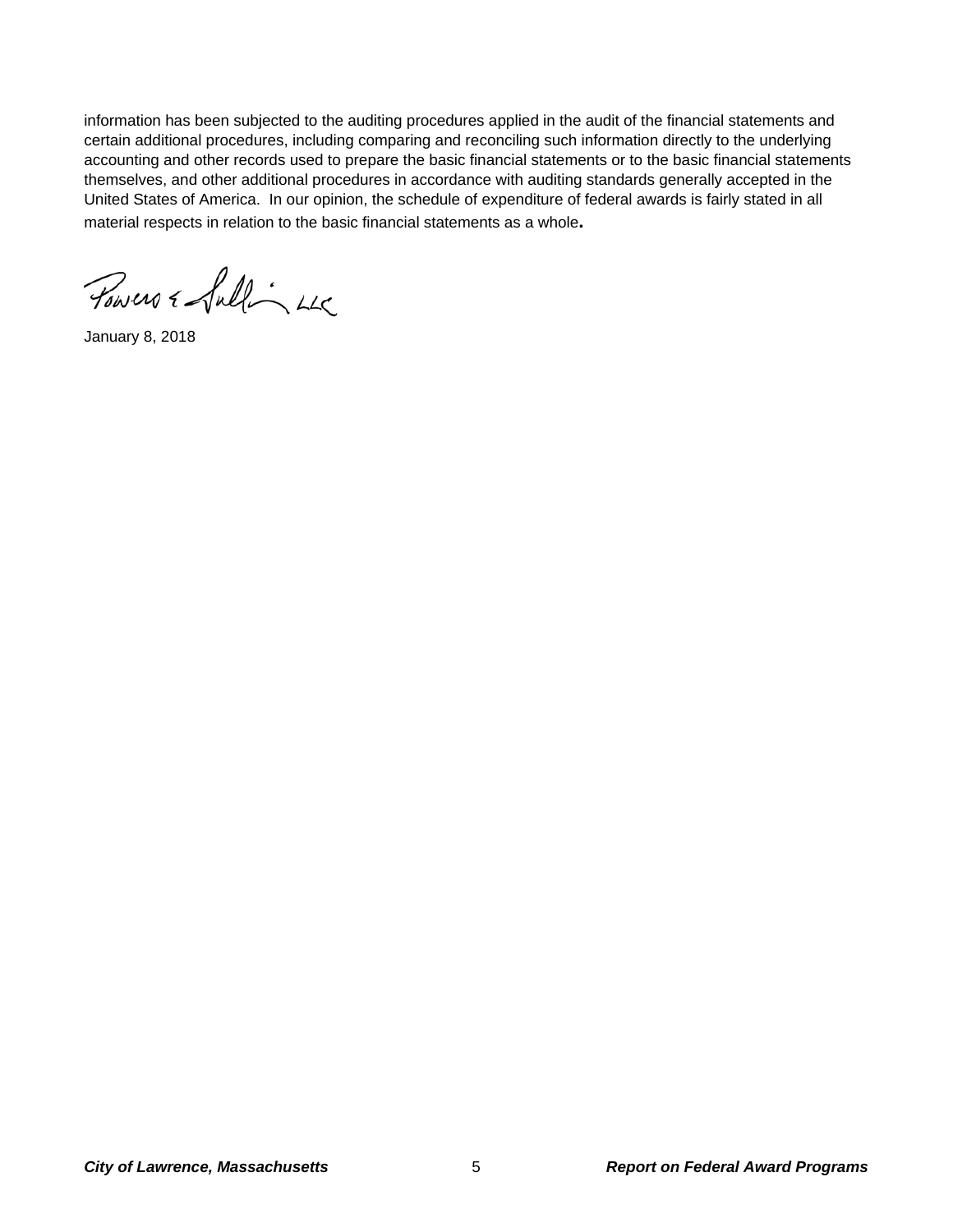| SCHEDULE OF EXPENDITURES OF FEDERAL AWARDS |  |
|--------------------------------------------|--|
|--------------------------------------------|--|

| YEAR ENDED JUNE 30, 2017 |  |
|--------------------------|--|
|--------------------------|--|

| Federal Grantor/Pass-Through Grantor/Program or Cluster Title                              | Federal<br><b>CFDA</b><br>Number | Pass-Through<br><b>Entity Identifying</b><br>Number | Amount<br>Passed Through to<br>Sub-Recipients | Expenditures       |
|--------------------------------------------------------------------------------------------|----------------------------------|-----------------------------------------------------|-----------------------------------------------|--------------------|
| <b>CHILD NUTRITION CLUSTER:</b>                                                            |                                  |                                                     |                                               |                    |
| U.S. DEPARTMENT OF AGRICULTURE:                                                            |                                  |                                                     |                                               |                    |
| Passed through Massachusetts Department of Elementary and                                  |                                  |                                                     |                                               |                    |
| <b>Secondary Education:</b><br>Non-Cash Assistance (Commodities):                          |                                  |                                                     |                                               |                    |
|                                                                                            | 10.555                           | 05-149                                              | S<br>\$                                       | 475,776            |
| Cash Assistance:                                                                           |                                  | 05-149                                              |                                               | 6,973,139          |
|                                                                                            | 10.555<br>10.555                 | 05-149                                              |                                               | 385,122            |
|                                                                                            |                                  |                                                     |                                               | 7,834,037          |
| Cash Assistance:                                                                           | 10.553                           | 05-149                                              |                                               | 2,810,357          |
|                                                                                            |                                  |                                                     |                                               |                    |
|                                                                                            |                                  |                                                     | $\sim$                                        | 10,644,394         |
| <b>WORKFORCE INVESTMENT ACT CLUSTER</b><br>U.S. DEPARTMENT OF LABOR:                       |                                  |                                                     |                                               |                    |
| Passed through Executive Office of Labor and Workforce Development                         |                                  |                                                     |                                               |                    |
|                                                                                            | 17.258<br>17.258                 | 17CCLAWWIA<br>16CCLAWWIA                            |                                               | 666,244<br>120,597 |
|                                                                                            |                                  |                                                     |                                               | 786,841            |
|                                                                                            |                                  |                                                     |                                               |                    |
|                                                                                            | 17.259<br>17.259                 | 17CCLAWWIA<br>16CCLAWWIA                            | 34,251                                        | 764,403<br>187,952 |
|                                                                                            |                                  |                                                     | 34,251                                        | 952,355            |
| TOTAL WORKFORCE INVESTMENT ACT CLUSTER                                                     |                                  |                                                     | 34,251                                        | 1,739,196          |
| <b>EMPLOYMENT SERVICE CLUSTER</b>                                                          |                                  |                                                     |                                               |                    |
| U.S. DEPARTMENT OF LABOR:                                                                  |                                  |                                                     |                                               |                    |
| Passed through Executive Office of Labor and Workforce Development                         | 17.207                           | 17CCLAWSOSWTF                                       |                                               | 95,703             |
|                                                                                            | 17.207                           | 16CCLAWSOSWTF                                       |                                               | 1,524              |
|                                                                                            |                                  |                                                     |                                               | 97,227             |
|                                                                                            |                                  |                                                     |                                               |                    |
|                                                                                            | 17.801<br>17.801                 | 17CCLAWVETSUI<br>16CCLAWVETSUI                      |                                               | 10,365<br>4,128    |
|                                                                                            |                                  |                                                     |                                               | 14,493             |
|                                                                                            |                                  |                                                     |                                               | 111,720            |
| <b>SPECIAL EDUCATION CLUSTER:</b>                                                          |                                  |                                                     |                                               |                    |
| U.S. DEPARTMENT OF EDUCATION:<br>Passed through Massachusetts Department of Elementary and |                                  |                                                     |                                               |                    |
| Secondary Education:                                                                       |                                  |                                                     |                                               |                    |
|                                                                                            | 84.027                           | 240-102006-2017-0149                                |                                               | 3,603,941          |
|                                                                                            | 84.027<br>84.027                 | 240-028-7-0149<br>274-278-7-0149                    |                                               | 86,735<br>68,943   |
|                                                                                            |                                  |                                                     |                                               | 3,759,619          |
|                                                                                            |                                  |                                                     |                                               |                    |
| Passed through Massachusetts Department of Early Education and Care:                       | 84.173                           | 26216LAWRENCEPUB                                    |                                               |                    |
|                                                                                            | 84.173                           | 26217LAWRENCEPUB                                    |                                               | 4,433<br>59,507    |
|                                                                                            |                                  |                                                     | $\sim$                                        | 63,940             |
|                                                                                            |                                  |                                                     |                                               | 3,823,560          |
| <b>OTHER PROGRAMS:</b>                                                                     |                                  |                                                     |                                               |                    |
| U.S. DEPARTMENT OF HOUSING AND<br><b>URBAN DEVELOPMENT:</b><br>Direct Programs:            |                                  |                                                     |                                               |                    |
| Community Development Block Grants-Entitlement Grants                                      | 14.218                           | Not Applicable                                      |                                               | 1,360,206          |
|                                                                                            | 14.235                           | Not Applicable                                      |                                               | 552,811            |
|                                                                                            | 14.239                           | Not Applicable                                      |                                               | 596,074            |
| TOTAL HOUSING AND URBAN DEVELOPMENT OTHER PROGRAMS                                         |                                  |                                                     | $\blacksquare$                                | 2,509,091          |
| U.S. ENVIRONMENTAL PROTECTION AGENCY:<br>Direct Programs:                                  |                                  |                                                     |                                               |                    |
| Environmental Workforce Development and                                                    |                                  |                                                     |                                               |                    |
| ARRA - Brownfields Assessment and Cleanup Cooperative Grants                               | 66.815<br>66.818                 | Not Applicable<br>Not Applicable                    | 47,719                                        | 97,681<br>13,692   |
| TOTAL ENVIRONMENTAL PROTECTION OTHER PROGRAMS                                              |                                  |                                                     | 47,719                                        | 111,373            |
|                                                                                            |                                  |                                                     |                                               | (continued)        |
|                                                                                            |                                  |                                                     |                                               |                    |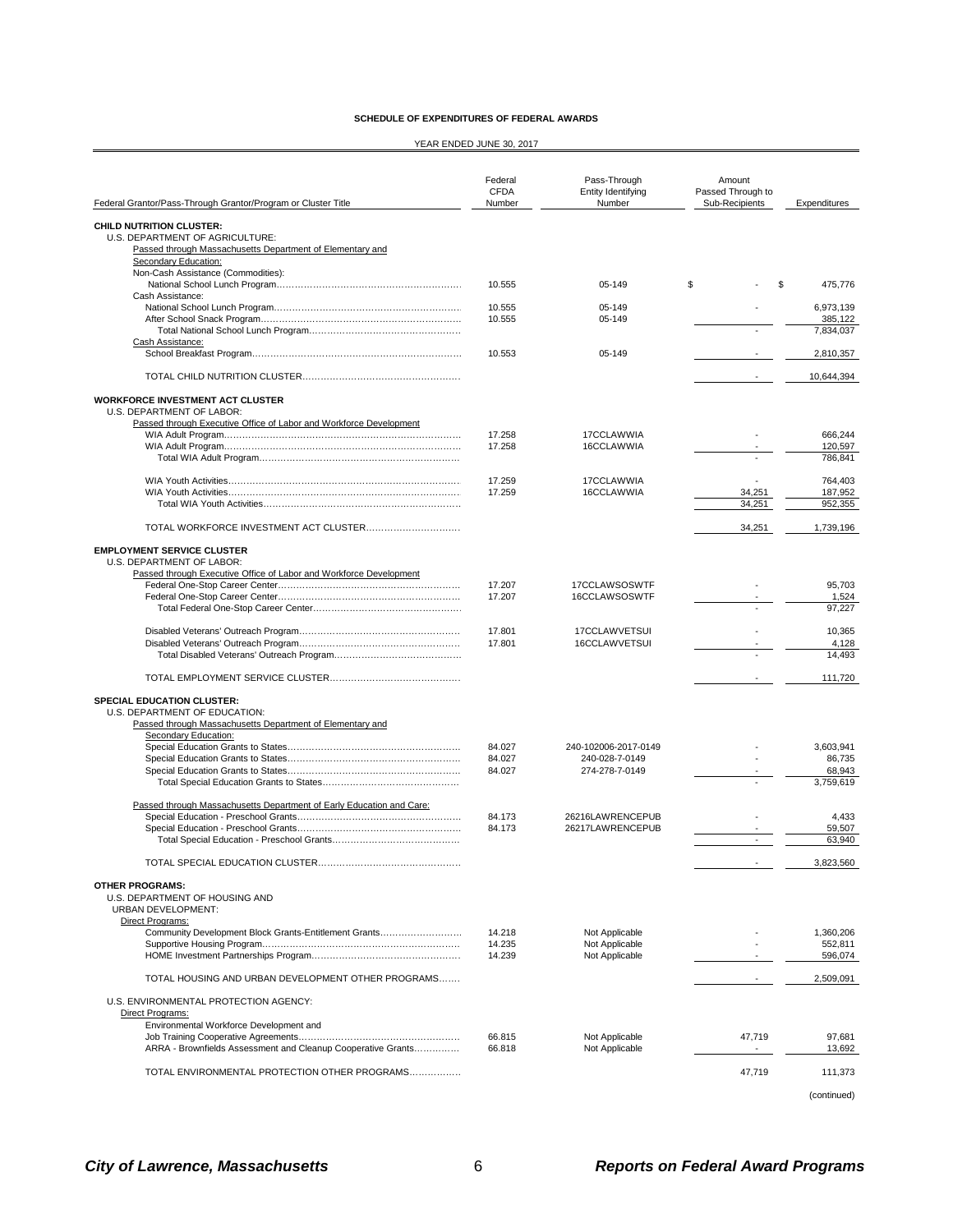#### **SCHEDULE OF EXPENDITURES OF FEDERAL AWARDS**

| YEAR ENDED JUNE 30, 2017 |  |
|--------------------------|--|
|--------------------------|--|

|                                                                                     | Federal<br><b>CFDA</b> | Pass-Through<br>Entity Identifying | Amount<br>Passed Through to |              |
|-------------------------------------------------------------------------------------|------------------------|------------------------------------|-----------------------------|--------------|
| Federal Grantor/Pass-Through Grantor/Program or Cluster Title                       | Number                 | Number                             | Sub-Recipients              | Expenditures |
| PASS-THROUGH PROGRAMS:                                                              |                        |                                    |                             |              |
| U.S. DEPARTMENT OF JUSTICE:<br>Passed through the Massachusetts Executive Office of |                        |                                    |                             |              |
| <b>Public Safety</b>                                                                |                        |                                    |                             |              |
|                                                                                     | 16.738                 | BJAG1FY15LAWREN                    |                             | 171,141      |
|                                                                                     | 16.738                 | BJAG1FY17LAWREN                    |                             | 63,968       |
|                                                                                     |                        |                                    |                             |              |
| TOTAL DEPARTMENT OF JUSTICE PASS-THROUGH PROGRAMS                                   |                        |                                    |                             | 235,109      |
| U.S. DEPARTMENT OF LABOR:                                                           |                        |                                    |                             |              |
| Passed through the North Shore Workforce Investment Board:                          |                        |                                    |                             |              |
|                                                                                     | 17.268                 | Not Available                      |                             | 7,671        |
|                                                                                     |                        |                                    |                             |              |
| Passed through Executive Office of Labor and Workforce Development                  |                        |                                    |                             |              |
|                                                                                     | 17.225                 | 17CCLAWNEGREA                      |                             | 85,299       |
|                                                                                     | 17.225                 | 16CCLAWNEGREA                      |                             | 75,475       |
|                                                                                     |                        |                                    |                             | 160,774      |
|                                                                                     |                        |                                    |                             |              |
|                                                                                     | 17.245                 | 16CCLAWTRADE                       |                             | 3,846        |
|                                                                                     | 17.245                 | 15CCLAWTRADE                       |                             | 39,552       |
|                                                                                     |                        |                                    |                             | 43,398       |
|                                                                                     |                        |                                    |                             |              |
|                                                                                     | 17.277                 | 17CCLAWWP                          | 219,060                     | 775,637      |
|                                                                                     |                        |                                    |                             |              |
|                                                                                     | 17.278                 | 17CCLAWWIA                         |                             | 890,260      |
|                                                                                     | 17.278                 | 16CCLAWWIA                         |                             | 104,389      |
|                                                                                     |                        |                                    | $\sim$                      | 994,649      |
| TOTAL DEPARTMENT OF LABOR PASS-THROUGH PROGRAMS                                     |                        |                                    | 219,060                     | 1,982,129    |
|                                                                                     |                        |                                    |                             |              |
| U.S DEPARTMENT OF TRANSPORTATION:                                                   |                        |                                    |                             |              |
| Passed though the Commonwealth of Massachusetts                                     |                        |                                    |                             |              |
| <b>Aeronautics Commission</b>                                                       |                        |                                    |                             |              |
|                                                                                     | 20.106                 | 3-25-0026-36-2016                  |                             | 359.668      |
|                                                                                     | 20.106                 | LWM-036-2016                       |                             | 3,114,424    |
|                                                                                     |                        |                                    |                             |              |
| TOTAL DEPARTMENT OF TRANSPORTATON PASS-THROUGH PROGRAI                              |                        |                                    | $\sim$                      | 3,474,092    |
| U.S. ENVIRONMENTAL PROTECTION AGENCY:                                               |                        |                                    |                             |              |
| Passed through Massachusetts Water Pollution Abatement Trust:                       |                        |                                    |                             |              |
| Capitalization Grants for Clean Water State Revolving Funds                         | 66.458                 | CS25000114- CW 2014                | $\overline{\phantom{a}}$    | 2,949,299    |
|                                                                                     |                        |                                    |                             |              |
| U.S. DEPARTMENT OF EDUCATION:                                                       |                        |                                    |                             |              |
| Passed through Massachusetts Department of Elementary and                           |                        |                                    |                             |              |
| Secondary Education:                                                                |                        |                                    |                             |              |
|                                                                                     | 84.002                 | 340-012-6-0149                     |                             | 46,491       |
|                                                                                     | 84.002                 | 340-014-7-0149                     |                             | 263,986      |
|                                                                                     |                        |                                    |                             | 310,477      |
|                                                                                     |                        |                                    |                             |              |
|                                                                                     | 84.010                 | 305-059432-2015-0149               |                             | 25,370       |
|                                                                                     | 84.010                 | 305-089117-2016-0149               |                             | 2.616.165    |
|                                                                                     | 84.010                 | 305-123172-2017-0149               |                             | 4,458,781    |
|                                                                                     | 84.010                 | 323-056-6-0149                     |                             | 85,735       |
|                                                                                     | 84.010                 | 323-012-7-0149                     |                             | 170,350      |
|                                                                                     | 84.010                 | 511-100-7-0149                     |                             | 135,033      |
|                                                                                     |                        |                                    |                             | 7,491,434    |
|                                                                                     |                        |                                    |                             |              |
| Twenty-First Century Community Learning Centers                                     | 84.287                 | 647-062-7-0149                     |                             | 15,077       |
| Twenty-First Century Community Learning Centers                                     | 84.287                 | 647-093-7-0149                     |                             | 342,924      |
| Twenty-First Century Community Learning Centers                                     | 84.287                 | 647-104-7-0149                     |                             | 88,123       |
| Twenty-First Century Community Learning Centers                                     | 84.287                 | 647-120-7-0149                     |                             | 338,773      |
| Total Twenty-First Century Community Learning Centers                               |                        |                                    |                             | 784,897      |
|                                                                                     | 84.334                 | FY17GEARUP                         |                             | 118,680      |
|                                                                                     |                        |                                    |                             |              |
|                                                                                     | 84.365                 | 180-123177-2017-0149               |                             | 655,299      |
|                                                                                     | 84.365                 | 186-128992-2017-0149               |                             | 172,230      |
|                                                                                     |                        |                                    |                             | 827,529      |

(continued)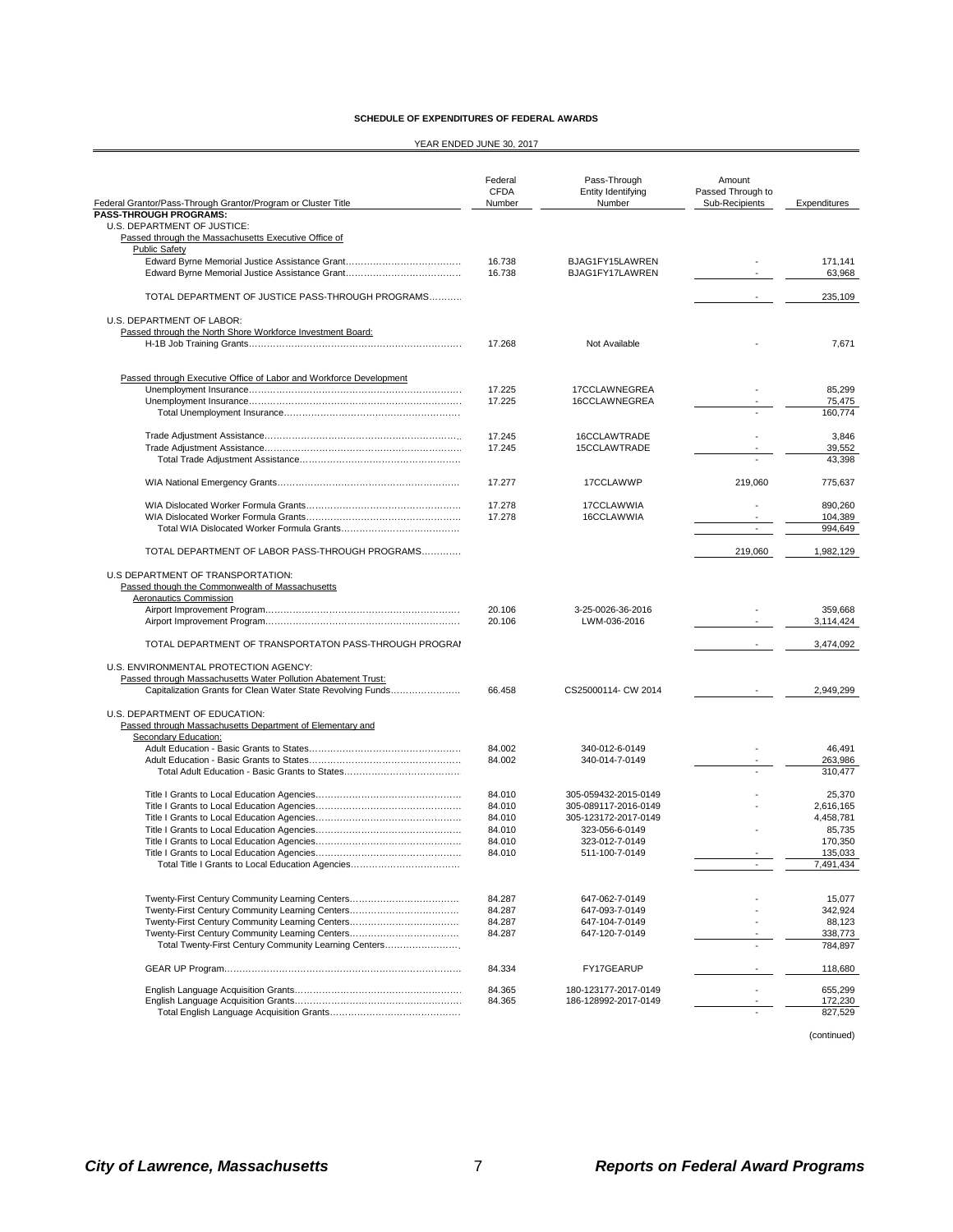#### **SCHEDULE OF EXPENDITURES OF FEDERAL AWARDS**

#### YEAR ENDED JUNE 30, 2017

| Federal Grantor/Pass-Through Grantor/Program or Cluster Title                                                                        | Federal<br><b>CFDA</b><br>Number | Pass-Through<br><b>Entity Identifying</b><br>Number | Amount<br>Passed Through to<br>Sub-Recipients | Expenditures         |
|--------------------------------------------------------------------------------------------------------------------------------------|----------------------------------|-----------------------------------------------------|-----------------------------------------------|----------------------|
|                                                                                                                                      | 84.367                           | 140-090373-2016-0149                                |                                               | 398.917              |
|                                                                                                                                      | 84.367                           | 140-123170-2017-0149                                |                                               | 926.037<br>1,324,954 |
|                                                                                                                                      | 84.377                           | 511-100-7-0149                                      |                                               | 92,010               |
|                                                                                                                                      | 84.419                           | 26217LAWRENCEPUB                                    | 2,059,058                                     | 2,189,475            |
| TOTAL DEPARTMENT OF EDUCATION PASS-THROUGH PROGRAMS                                                                                  |                                  |                                                     | 2,059,058                                     | 13,139,455           |
| U.S. DEPARTMENT OF HEALTH AND HUMAN SERVICES:<br>Passed through Massachusetts Department                                             |                                  |                                                     |                                               |                      |
| of Public Health:                                                                                                                    | 93.074                           | W17013                                              |                                               | 4,000                |
| Block Grants for Prevention and Treatment of Substance Abuse                                                                         | 93.959                           | 502925                                              |                                               | 77,062               |
| TOTAL HEALTH AND HUMAN SERVICES                                                                                                      |                                  |                                                     |                                               | 81.062               |
| U.S. SOCIAL SECURITY ADMINISTRATION:<br>Passed through the Massachusetts Rehabilitation Commission:                                  | 96.001                           | RFR99-899004                                        |                                               | 5.820                |
| U.S. DEPARTMENT OF HOMELAND SECURITY<br>Passed through the Massachusetts Executive Office of<br>Pubic Safety                         |                                  |                                                     |                                               |                      |
| Staffing for Adequate Fire and Emergency Response (SAFER)<br>Passed through the Massachusetts<br><b>Emergency Management Agency:</b> | 97.083                           | CT DFS 12141500000000001835                         |                                               | 473,764              |
|                                                                                                                                      | 97.036                           | <b>FEMA 4214 DR</b>                                 |                                               | 289.102              |
|                                                                                                                                      | 97.042                           | 2015 EMPG                                           |                                               | 22,309               |
|                                                                                                                                      | 97.044                           | Not Available                                       |                                               | 500.000              |
|                                                                                                                                      | 97.044                           | Not Available                                       |                                               | 325,411<br>825,411   |
|                                                                                                                                      |                                  |                                                     |                                               |                      |
| TOTAL HOMELAND SECURITY                                                                                                              |                                  |                                                     |                                               | 1.610.586            |
|                                                                                                                                      |                                  |                                                     | 2,360,088<br>\$.                              | 42,416,886           |
|                                                                                                                                      |                                  |                                                     |                                               | (concluded)          |

See notes to Schedule of Expenditures of Federal Awards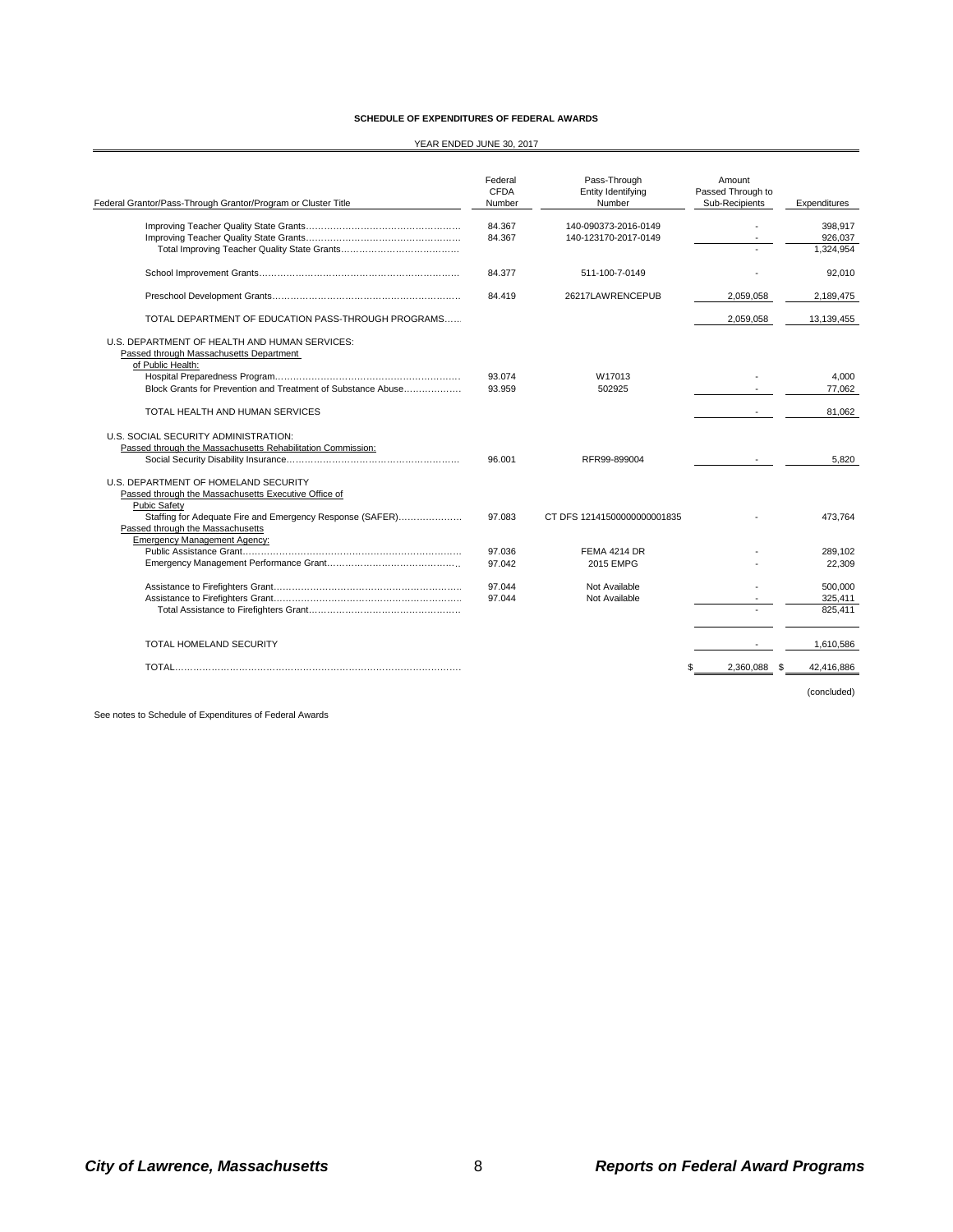# **Note 1 - Definition of Reporting Entity**

The accompanying Schedule of Expenditures of Federal Awards (Schedule) includes the federal award activity of the City of Lawrence, Massachusetts under programs of the federal government for the year ended June 30, 2017. The information in this Schedule is presented in accordance with the requirements of Title 2 U.S. Code of Federal Regulations Part 200, *Uniform Administrative Requirements, Cost Principles, and Audit Requirements for Federal Awards* (Uniform Guidance). Because the Schedule presents only a selected portion of the operations of the City of Lawrence, Massachusetts, it is not intended to and does not present the financial position, changes in net position, or cash flows of the City of Lawrence, Massachusetts.

# **Note 2 - Significant Accounting Policies**

The accounting and reporting policies of the City of Lawrence, Massachusetts are set forth below:

(a) Basis of Presentation - The accompanying Schedule of Expenditures of Federal Awards is presented on the modified accrual basis of accounting. Accordingly, expenditures are recognized when the liability is incurred. Such expenditures are recognized following the cost principles contained in the Uniform Guidance, wherein certain types of expenditures are not allowable or are limited as to reimbursement.

(b) Cash Assistance - School Lunch Program - Program expenditures represent federal reimbursement for meals provided during the year.

(c) Non-Cash Assistance (Commodities) – School Lunch Program – Program expenditures represent the value of donated foods received during the year.

(d) The City of Lawrence, Massachusetts has not elected to use the 10-percent de minimis indirect cost rate as allowed under the Uniform Guidance.